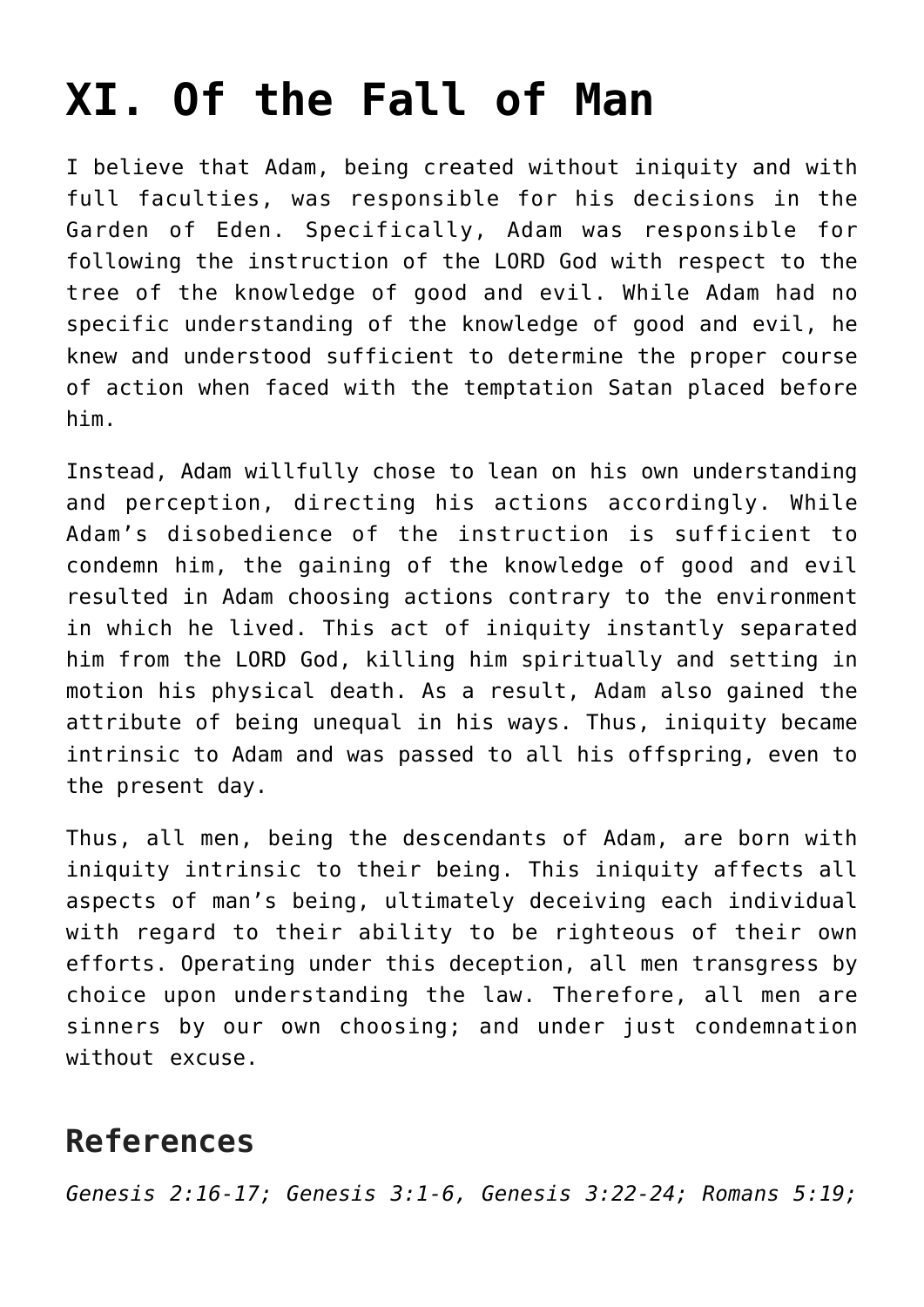*Romans 5:12-14; Psalm 14:1-3; Psalm 53:1-3; Romans 3:10-19; Romans 1:18-19; Romans 1:20-21, Romans 1:28-32; Ephesians 2:1-3; Galatians 3:21-22; Ezekiel 18:19-20*

## **Scriptures:**

And the LORD God commanded the man, saying, Of every tree of the garden thou mayest freely eat: But of the tree of the knowledge of good and evil, thou shalt not eat of it: for in the day that thou eatest thereof thou shalt surely die. *(Genesis 2:16-17)*

Now the serpent was more subtil than any beast of the field which the LORD God had made. And he said unto the woman, Yea, hath God said, Ye shall not eat of every tree of the garden? And the woman said unto the serpent, We may eat of the fruit of the trees of the garden: But of the fruit of the tree which *is* in the midst of the garden, God hath said, Ye shall not eat of it, neither shall ye touch it, lest ye die. And the serpent said unto the woman, Ye shall not surely die: For God doth know that in the day ye eat thereof, then your eyes shall be opened, and ye shall be as gods, knowing good and evil. And when the woman saw that the tree was good for food, and that it was pleasant to the eyes, and a tree to be desired to make one wise, she took of the fruit thereof, and did eat, and gave also unto her husband with her; and he did eat.*(Genesis 3:1-6)*

And the LORD God said, Behold, the man is become as one of us, to know good and evil: and now, lest he put forth his hand, and take also of the tree of life, and eat, and live for ever: Therefore the LORD God sent him forth from the garden of Eden, to till the ground from whence he was taken. So he drove out the man; and he placed at the east of the garden of Eden Cherubims, and a flaming sword which turned every way, to keep the way of the tree of life. *(Genesis 3:22-24)*

For as by one man's disobedience many were made sinners, so by the obedience of one shall many be made righteous. *(Romans 5:19)*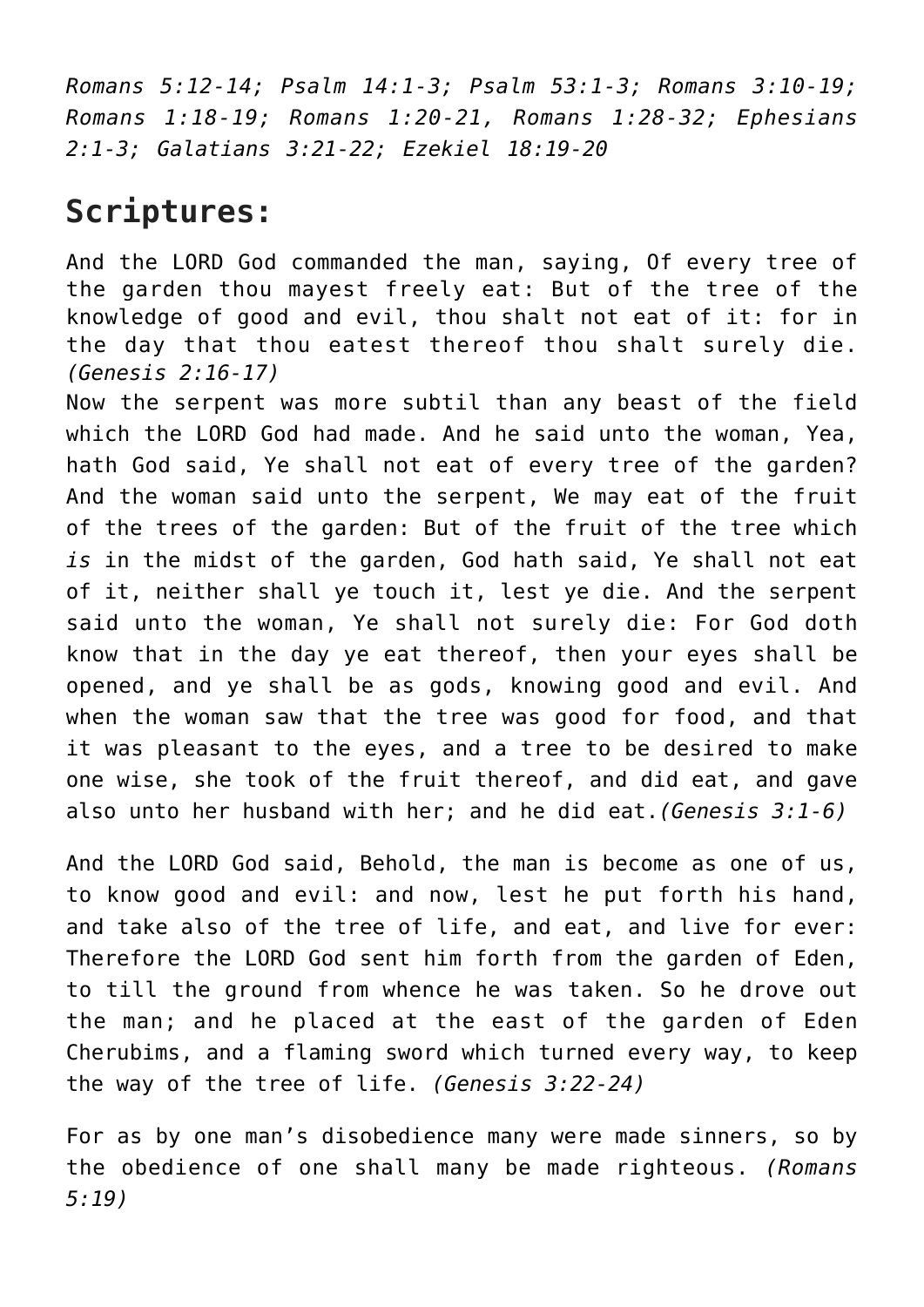Wherefore, as by one man sin entered into the world, and death by sin; and so death passed upon all men, for that all have sinned: (For until the law sin was in the world: but sin is not imputed when there is no law. Nevertheless death reigned from Adam to Moses, even over them that had not sinned after the similitude of Adam's transgression, who is the figure of him that was to come. *(Romans 5:12-14)*

The fool hath said in his heart, *There is* no God. They are corrupt, they have done abominable works, *there is*none that doeth good. The LORD looked down from heaven upon the children of men, to see if there were any that did understand, *and* seek God. They are all gone aside, they are *all* together become filthy: *there is* none that doeth good, no, not one. *(Psalm 14:1-3)*

The fool hath said in his heart, *There is* no God. Corrupt are they, and have done abominable iniquity: *there is* none that doeth good. God looked down from heaven upon the children of men, to see if there were *any* that did understand, that did seek God. Every one of them is gone back: they are altogether become filthy; *there is* none that doeth good, no, not one. *(Psalm 53:1-3)*

As it is written, There is none righteous, no, not one: There is none that understandeth, there is none that seeketh after God. They are all gone out of the way, they are together become unprofitable; there is none that doeth good, no, not one. Their throat *is* an open sepulchre; with their tongues they have used deceit; the poison of asps *is* under their lips: Whose mouth *is* full of cursing and bitterness: Their feet *are* swift to shed blood: Destruction and misery *are* in their ways: And the way of peace have they not known: There is no fear of God before their eyes. Now we know that what things soever the law saith, it saith to them who are under the law: that every mouth may be stopped, and all the world may become guilty before God. *(Romans 3:10-19)*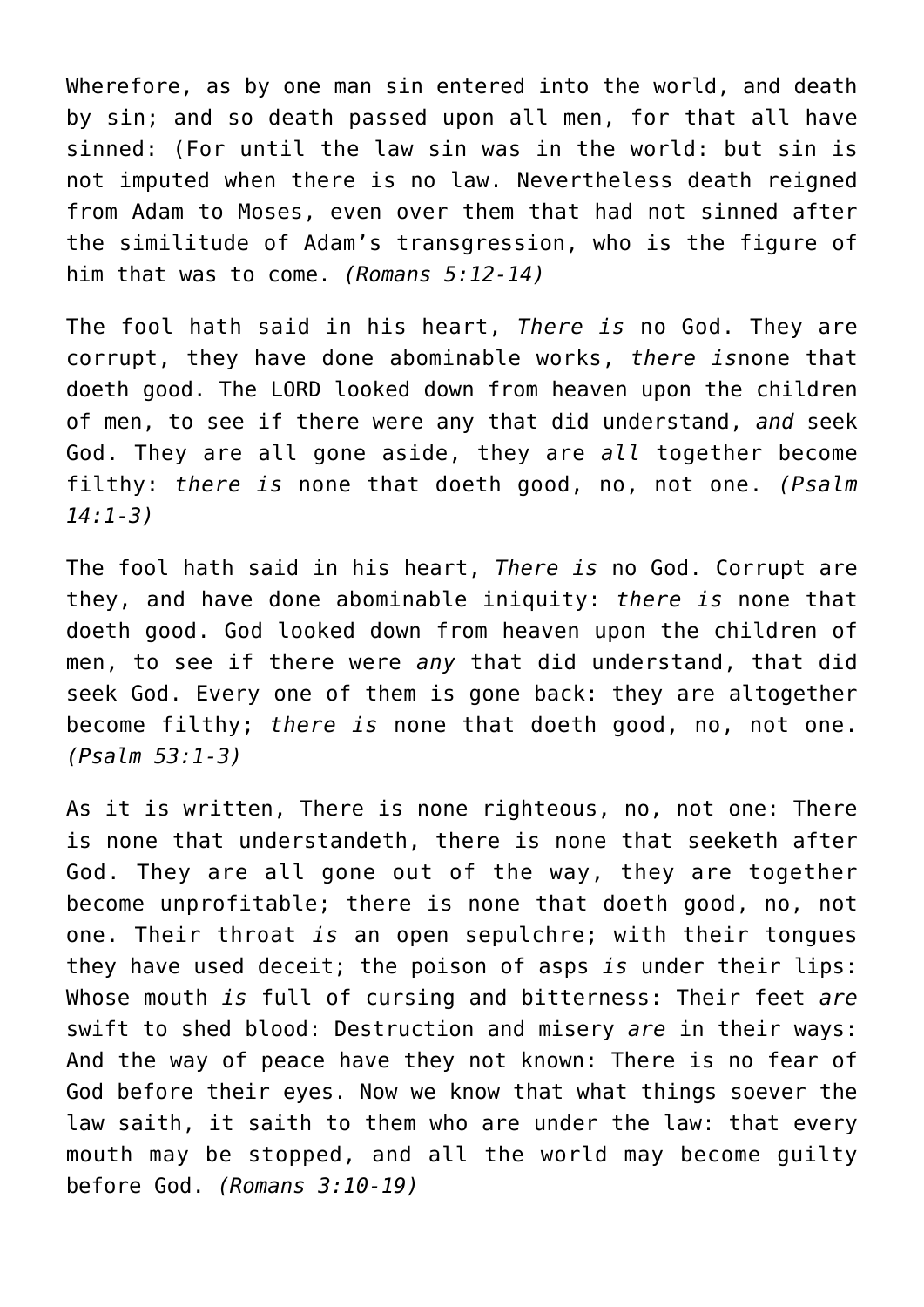For the wrath of God is revealed from heaven against all ungodliness and unrighteousness of men, who hold the truth in unrighteousness; Because that which may be known of God is manifest in them; for God hath shewed *it* unto them. *(Romans 1:18-19)*

For the invisible things of him from the creation of the world are clearly seen, being understood by the things that are made, *even* his eternal power and Godhead; so that they are without excuse: Because that, when they knew God, they glorified *him* not as God, neither were thankful; but became vain in their imaginations, and their foolish heart was darkened. *(Romans 1:20-21)*

And even as they did not like to retain God in *their* knowledge, God gave them over to a reprobate mind, to do those things which are not convenient; Being filled with all unrighteousness, fornication, wickedness, covetousness, maliciousness; full of envy, murder, debate, deceit, malignity; whisperers, Backbiters, haters of God, despiteful, proud, boasters, inventors of evil things, disobedient to parents, Without understanding, covenantbreakers, without natural affection, implacable, unmerciful: Who knowing the judgment of God, that they which commit such things are worthy of death, not only do the same, but have pleasure in them that do them. *(Romans 1:28-32)*

And you *hath he quickened,* who were dead in trespasses and sins; Wherein in time past ye walked according to the course of this world, according to the prince of the power of the air, the spirit that now worketh in the children of disobedience: Among whom also we all had our conversation in times past in the lusts of our flesh, fulfilling the desires of the flesh and of the mind; and were by nature the children of wrath, even as others. *(Ephesians 2:1-3)*

*Is* the law then against the promises of God? God forbid: for if there had been a law given which could have given life,